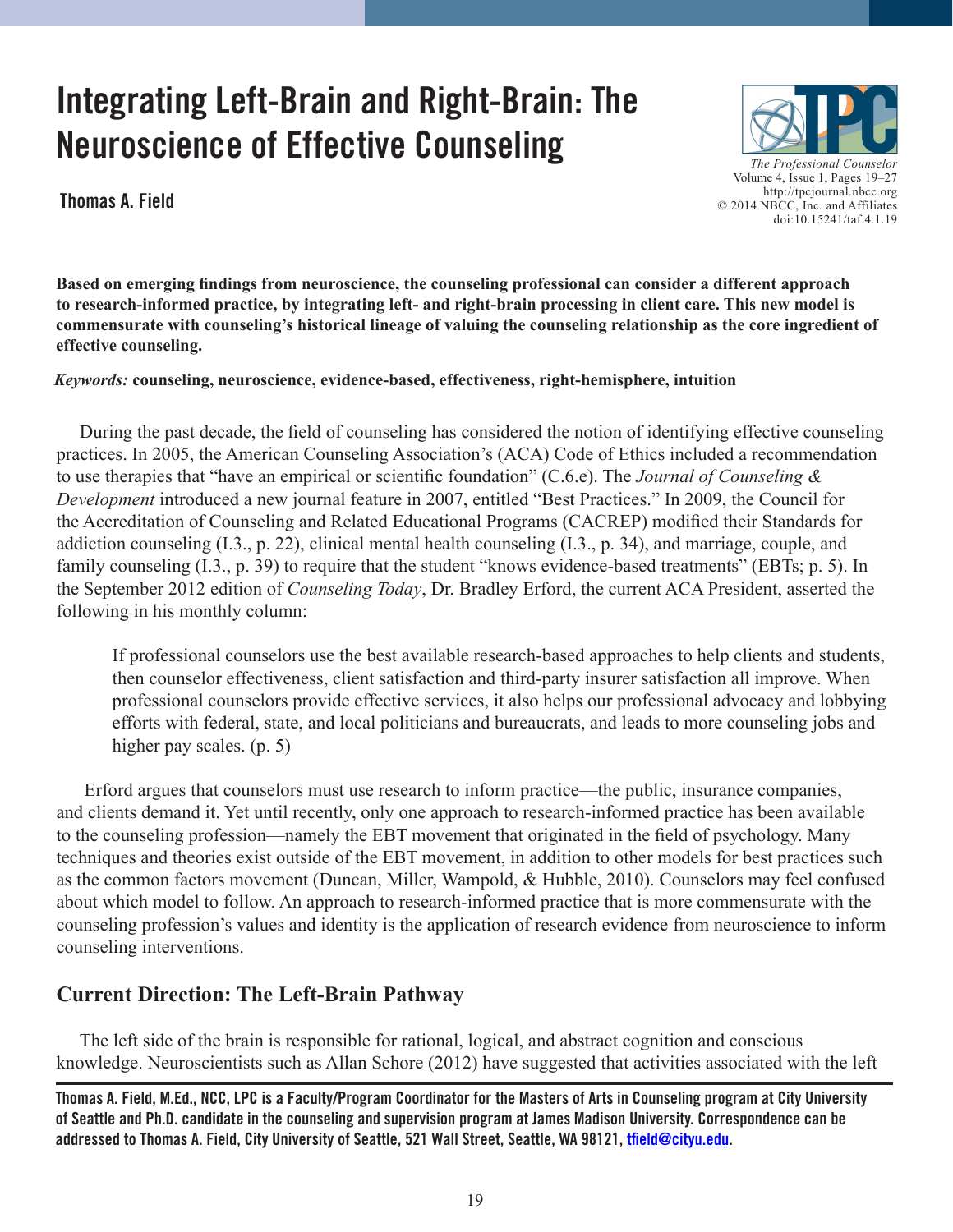hemisphere (LH) currently dominate mental health services. This is evidenced by the current reliance upon psychopharmacology over counseling services, the manualization of counseling, a reductionist and idealistic view of "evidence-based practice," and a lack of respect for the counseling relationship in client outcomes despite a large body of evidence. McGilchrist (2009) takes this argument further: if left unchecked, the modern world will increase its reliance upon the LH compared to the than right hemisphere (RH), with disastrous consequences. A "left-brain world" would lead to increased bureaucracy, a focus on quantity and efficiency over quality, and a valuing of technology over human interaction, and uniformity over individualization. While this dystopia has not been fully realized yet, one could argue that the field's current reductionist and cookiecutter approach to mental health services and reliance on quantitative over qualitative research all point in one direction.

To understand the importance of the association between the LH and the current mental health system, the author reviews the history of the counseling effectiveness movement, along with the counseling profession's gradual adherence to this left-brain movement.

## **The History of "Effectiveness"**

It is hard to know when the term *effectiveness* was first used in counseling circles. A long history of competition exists between different theoretical schools that sought to find evidence for the efficacy of their theory and discredit (or at least, disprove) all pretenders. Eventually, in 1995, the American Psychological Association (APA) defined *effectiveness* by identifying counseling interventions that were considered to have adequate research support (Task Force for Promotion and Dissemination of Psychological Procedures, 1995). The criteria for delineation were narrow: at least two randomized controlled studies or multiple pre-and postindividual studies, and the existence of a treatment manual. This model of efficacy was based on the Federal Drug Administration's (FDA) criteria for what constituted acceptable research evidence for a new medication's efficacy. The field of psychology was concerned at the time about medications being considered the "first line of treatment" for mental disorders instead of counseling and psychotherapy, thus wanting to provide empirical evidence for counseling efficacy that could be used for political and financial leverage in the marketplace (LaRoche & Christopher, 2009). Various terms were used for this movement: *psychological treatments*, *empirically validated treatments*, *empirically supported treatments*, and *EBT*. This movement soon became synonymous with the definition of *effectiveness* in counseling and psychotherapy.

Criticisms abounded throughout the mental health services community. It became apparent that these interventions were difficult to implement, or else that practitioners were resistant (Becker, Stice, Shaw, & Woda, 2009). Criticisms focused on the inadequate representation of certain demographic and minority groups, the disregard for the predominance of co-occurring disorders within client populations, the exclusionary definition of "research evidence," and the lack of consideration for clinical expertise and judgment (Bernal & Scharró-del-Rio, 2001; LaRoche & Christopher, 2009).

Training programs in the mental health services field have also been resistant to training students in EBTs. Weissman et al. (2006) found that only 28.1% of psychiatry preparation programs and 9.8% of social work preparation programs required both didactic instruction and clinical supervision in EBT use. In clinical psychology preparation programs, 16.5% (PhD) and 11.5% (PsyD) required didactic instruction and clinical supervision in EBTs. This is a low rate, considering that the inclusion of training in psychological treatments is required for APA doctoral program accreditation (Chambless, 1999). No data are currently available on the percentage of counselor education programs that require both didactic instruction and clinical supervision in EBT use. However, one could argue that the 2009 CACREP Standards mandate instruction and supervision in the use of EBTs. If counselors do not find another path, counselor education may adhere to the training model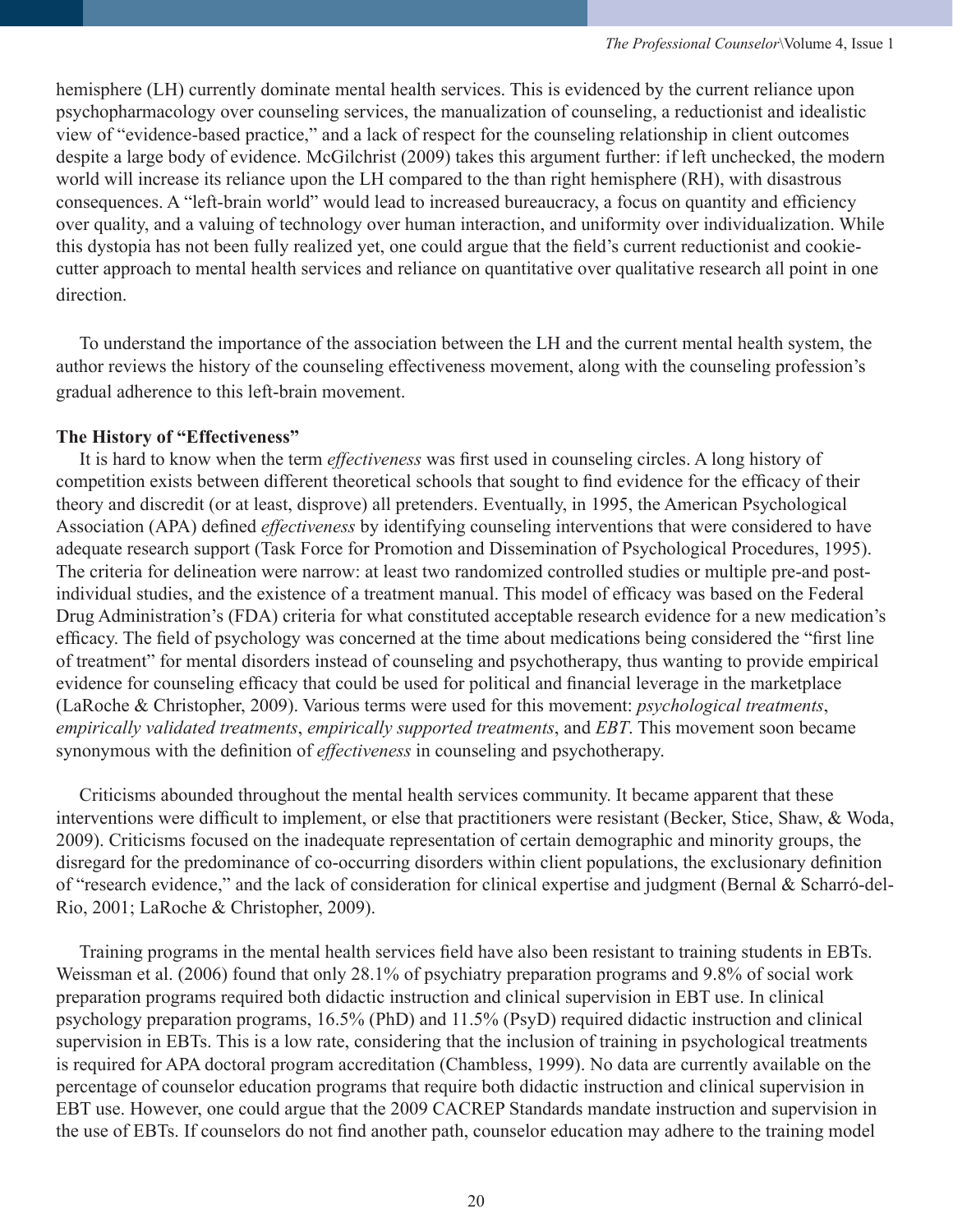of psychology, requiring a greater emphasis on teaching techniques rather than relational skills, and inflexibly following standards of practice rather than individualized instruction. Counselor education may become a leftbrain discipline.

## **Counseling Approaches and the Left-Brain**

Counselors are already using EBTs in practice settings. Field, Farnsworth, and Nielsen (2011) conducted a small unpublished national pilot study in the use of EBTs by National Certified Counselors (NCCs; *n* = 76). Demographics were consistent with the most recent demographical survey of NCCs (National Board of Certified Counselors, 2000). The majority of participants reported utilizing EBTs within the past year (69.4%), and the number of EBTs utilized was surprisingly high ( $M = 9.17$ ,  $SD = 6.94$ ,  $SEM = 0.97$ ) for those who utilized EBTs. Furthermore, of those who used EBTs, only  $6\%$  ( $n = 3$ ) did not report using a form of cognitive-behavioral therapy (CBT). Although this was a small pilot study, and thus results cannot be wholly generalized to the counselor population, initial findings seem to indicate that EBT utilization may be practically synonymous with CBT utilization. This is alarming, since research has shown that when psychotherapies are directly compared to one another, studies in which CBT is claimed to be more beneficial than other treatments subsequently achieved comparative outcomes (e.g., Wampold, Minami, Baskin, & Tierney, 2002). The apparent "fit" between CBT and the EBT movement can be elucidated when considering that following a manualized protocol and using conscious verbal analysis (CBT) are both LH functions, and studies have found a link between CBT and activation in the dorsolateral prefrontal cortex of the LH (Siegle, Steinhauer, Friedman, Thompson, & Thase, 2011). Put simply, CBT activates the LH, and the EBT movement values LH over RH processing.

It could be argued that the emergence of the EBT movement has propelled CBT into first place among interventions used in practice settings. Structured interventions that can be easily manualized and measured such as CBT seem to correspond with strict and rigid guidelines for empiricism compared to therapies that are more abstract and unstructured (e.g., humanistic-existential and relational forms of counseling). The dominance of CBT may only solidify following the initiation of EBT training within graduate programs. Yet even Aaron T. Beck, the founder of cognitive therapy, asserted that "you can't do cognitive therapy from a manual any more than you can do surgery from a manual" (Carey, 2004, p. F06). In other words, the purely LH approach of rigidly following a treatment manual is not sufficient for effective counseling practice.

#### **The Right-Brain Pathway**

The right side of the brain is associated with unconscious social and emotional learning, and includes intuition, empathy, creativity, and flexibility. Some may argue that counseling has always been associated with RH processes (J. Presbury, personal communication, November 25, 2012). There are signs that the field of counseling is moving toward the valuing of RH processes during interventions, evidenced by the empirical respect attributed to the therapeutic relationship (e.g., Magnavita, 2006; Norcross & Wampold, 2011; Orlinsky, Ronnestad, & Willutzki, 2004), and the admission that EBTs are unsuccessful if applied rigidly. The APA Task Force on Evidence-Based Practice (2006) intoned that "sensitivity and flexibility in the administration of therapeutic interventions produces better outcomes than rigid application of…principles" (p. 278). A purely LH counseling approach may be overly rigid, problematic since counselor rigidity has been found to impair the counselor-client relationship (Ackerman & Hilsenroth, 2001).

#### **Clinical Judgment vs. Intuition**

In 2006, the APA issued a new definition of evidence-based practice, derived largely from the definition provided in 2001 by the Institute of Medicine (APA, 2006). Evidence-based practice was redefined as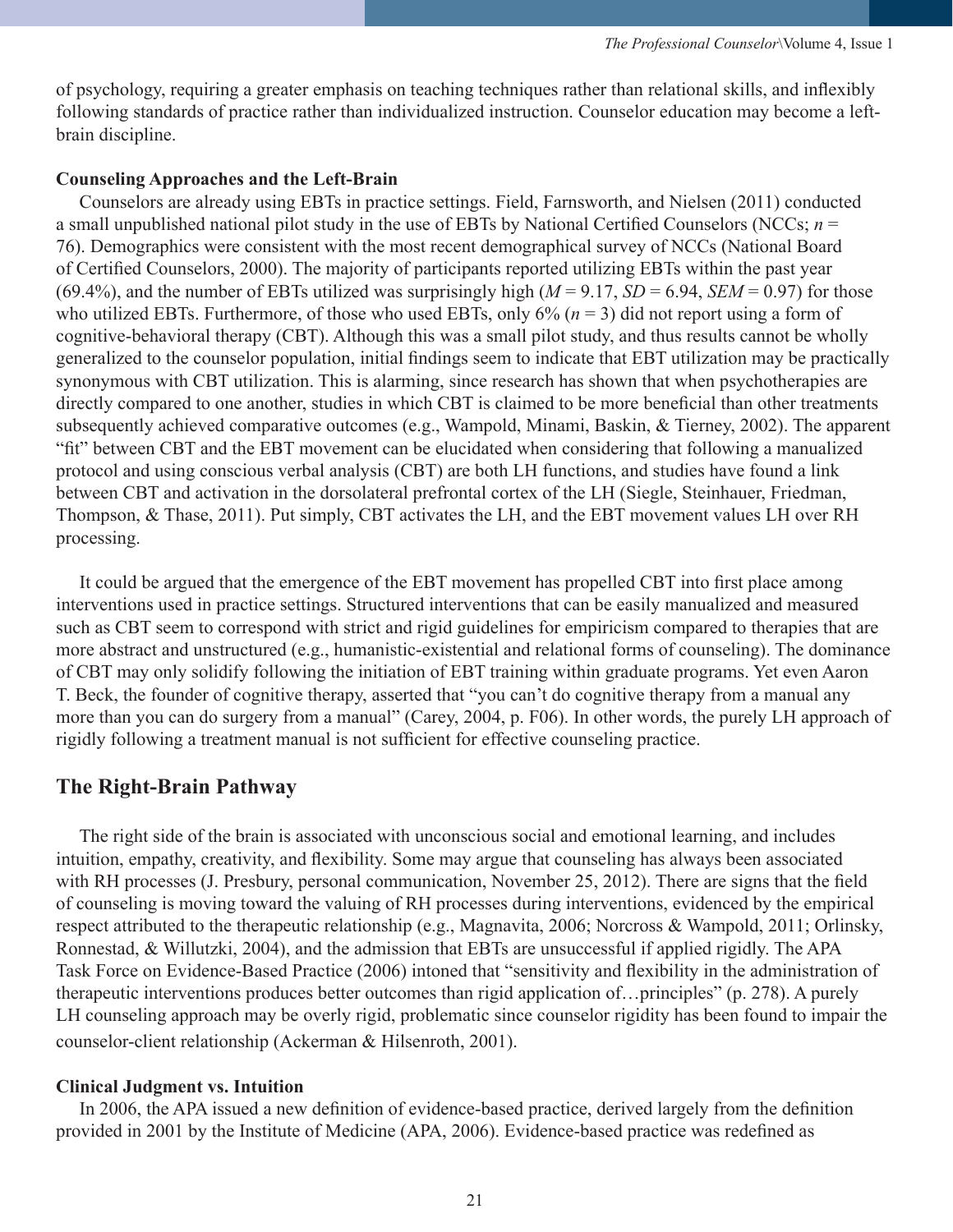consisting of three elements: research evidence, clinical judgment, and client contextual variables (APA, 2006; Institute of Medicine, 2001). Yet the APA's revised definition of evidence-based practice still privileged LH processing. Whereas *clinical judgment* can be defined as the application of rational and analytical reasoning when working with clients (LH function), *clinical intuition* can be described as the attunement to unconscious and implicit knowledge when working with clients, and has been associated with activation in areas of the RH (Bolte & Goschke, 2005). Often difficult to articulate, intuition has been commonly described as "the unthought known," a "gut feeling," and "a working hypothesis" (Bollas, 1987). Lieberman (2000) defined clinical intuition as "the subjective experience associated with the use of knowledge gained through implicit learning" (p. 109). It is now known that effective counseling requires *both* conscious reasoning and unconscious intuition—in other words, the integration of the LH and RH of the brain. As the famous attachment theorist John Bowlby (1991) once wrote, "clearly the best therapy is done by the therapist who is naturally intuitive and also guided by the appropriate theory" (p. 16).

Studies on counselor development have found that experienced counselors tend to rely more on intuition than manualized protocols (Rønnestad & Skovolt, 2003; Stoltenberg, McNeill, & Delworth, 1998). As any experienced practitioner can attest, counselors tend to learn intuitive skills such as timing and word choice with experience. Welling (2005) wrote, "no therapist can reasonably deny following hunches, experiencing sudden insights, choosing directions without really knowing why, or having uncanny feelings that turn out to be of great importance for therapy" (p. 19). Volz and von Cramon (2008) concluded that the counselor's intuition is often reliable and accurate during the counseling process. The difference between novice and experienced counselors can be understood as a difference in amount of accumulated experiences from prior client encounters within the unconscious, which informs intuitive clinical judgments (Schore, 2012). Less-experienced counselors are prone to make more inaccurate intuitive clinical decisions given their lesser clinical experience and, therefore, their less sculpted unconscious intuition.

#### **Creativity vs. Replication**

Creativity in the counseling process allows clinicians to individualize treatment, and consider the client's contextual values during decision making (APA, 2006). This is the third part of the APA's definition of evidence-based practice. Creativity has also been associated with the RH (Grabner, Fink, & Neubauer, 2007), and occurs when counselors are attuned to implicit memories. Creativity occurs when counselors trust their unconscious, where novel ideas are generated, based on environmental cues. Creativity is typically an emergent and unconscious process, unfolding in the immediacy of the counseling room. Counselors often cannot fully prepare for what the client brings to the session. Every session therefore requires some degree of creativity by the counselor, whose flexible response to the interpersonal contact with the client is crucial to establishing a deep and sustained therapeutic bond. For this reason, there is no existing evidence-based protocol for nonverbal body language or affective response by the counselor; these behaviors and responses are highly individualized and contextual, and thus cannot be manualized. Without creativity, the counselor is reduced to the role of technician, administering treatments in a consistent yet rote and rigid manner. The manualization of counseling naturally limits the creative process and RH processing for both counselor and client. While studies are needed, it is possible that a rigid LH approach to the counseling process would restrict rather than enhance the creative capacities of counselor and client, and neglect the client's natural problem-solving ability (Bohart & Tallman, 2010).

To take a purely LH approach to counseling is to negate the importance of unconscious intuition and clinical experience in counselor effectiveness. Shrinking clinical expertise to merely conscious decision making is reductionist and misses a large body of evidence suggesting that unconscious information also guides clinical decisions. It is entirely possible that many clinical decisions are based more on RH than LH processes. For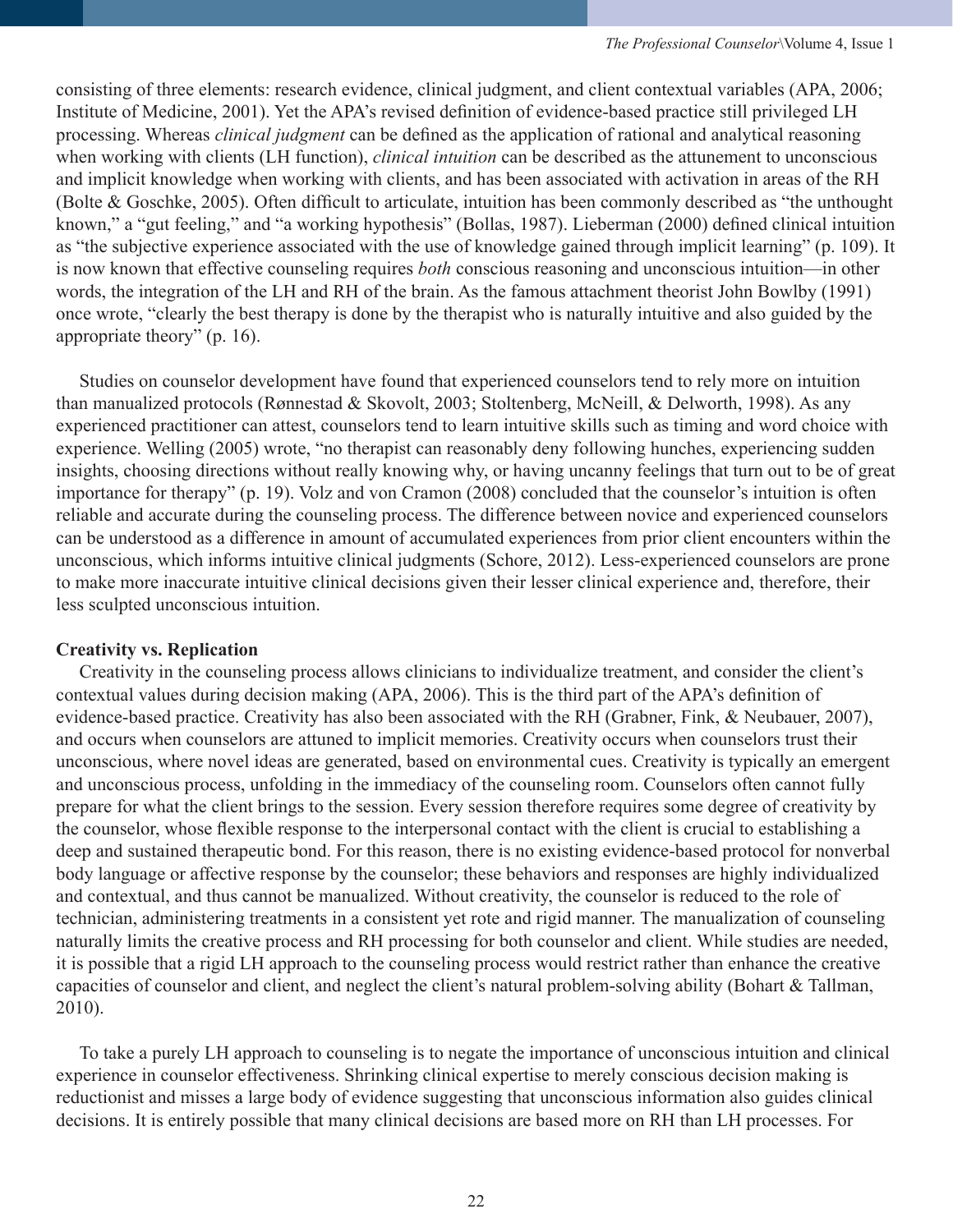example, some counselors have experienced moments with clients when they instinctively know the diagnosis or what problem a client is experiencing, without formally checking off symptoms from diagnostic criteria. Counselor educators and supervisors can help trainees to hone unconscious intuition by asking questions such as the following: What is your gut feeling about this client? What prior clinical experiences may have led you to that conclusion? What unconscious decisions have you made that you were satisfied with? What unconscious information are you ignoring or suppressing?

#### **The Centrality of the Counseling Relationship**

The importance of RH processing extends to the counseling relationship, which is considered to have a central role in client outcomes. In 2001, the APA formed a Task Force on Evidence-Based Therapy Relationships, concluding in 2011 that the counseling relationship was central to client outcomes to an equivalent or greater extent as the treatment method, and "efforts to promulgate best practices or evidencebased practices (EBPs) without including the relationship are seriously incomplete and potentially misleading" (Norcross & Wampold, 2011, p. 98). Fifty years of research support the centrality of the counseling relationship in client outcomes (Orlinsky et al., 2004). Magnavita (2006) concluded, "the quality of the therapeutic relationship is probably the most robust aspect of therapeutic outcome" (p. 888). By the end of the 1990s, counseling was beginning to move toward a two-person interpersonal model in place of a one-person intrapersonal model for conceptualizing client problems and planning treatment (Cozolino, 2010). Some have argued that identifying and utilizing specialized treatments for certain disorders is therefore misleading, since research studies have consistently found that the "confounding variable" of the therapeutic relationship is the primary factor for counseling efficacy (Norcross & Wampold, 2011).

During counselor-client interactions, the level of intersubjective attunement and engagement strongly influences the quality of this interpersonal contact. As Bromberg (2006) wrote, when counselors try to "know" their clients instead of "understand" their clients through their engagement in the shared intersubjective field of the here and now, "an act of recognition (not understanding) takes place in which words and thoughts come to symbolize experience instead of substitute for it" (p. 11). When this moment of meeting occurs, the client can safely contact, describe, and regulate inner experience. During the client's heightened emotional states, the counselor can model healthy emotional regulation for the client. This secure holding environment enables clients to experience and cope with their own dysregulated emotions and thus serves as a corrective emotional experience. Because the LH is specialized to manage "ordinary and familiar circumstances" while the RH is specialized to manage emotional arousal and interpersonal interactions (MacNeilage, Rogers, & Vallortigara, 2009), many if not most counseling interventions enhance RH processing for both counselor and client.

Neuroscience supports the integration of both the LH and RH in interactions between counselor and client. The counseling relationship is informed by linguistic content and auditory input (LH function), in addition to visual-facial input, tactile input, proprioceptive input (the body's movement in space), nonverbal gestures, and body language (RH function). Whereas the LH is involved in conscious processing of language, the RH is responsible for a large amount of social and emotional behavior that occurs during the counseling relationship, such as the moment of contact between counselor and client (Stern, 2004), attention to the external environment (Raz, 2004), empathic resonance of both linguistic content and nonverbal behavior (Keenan, Rubio, Racipoppi, Johnson, & Barnacz, 2005), mental creativity (Asari, Konishi, Jimura, Chikazoe, Nakamura, & Miyashita, 2008), social learning (Cozolino, 2010), emotional words (Kuchinke, Jacobs, Võ, Conrad, Grubich, & Herrmann, 2006), and emotional arousal (MacNeilage et al., 2009). Clearly, all of these RH functions are crucial to the development of a strong counseling relationship. One cannot establish an effective counseling relationship by merely attending to verbal content (LH); a strong counseling relationship requires the integration of both LH and RH processes. Approximately 60% of communication is nonverbal (Burgoon,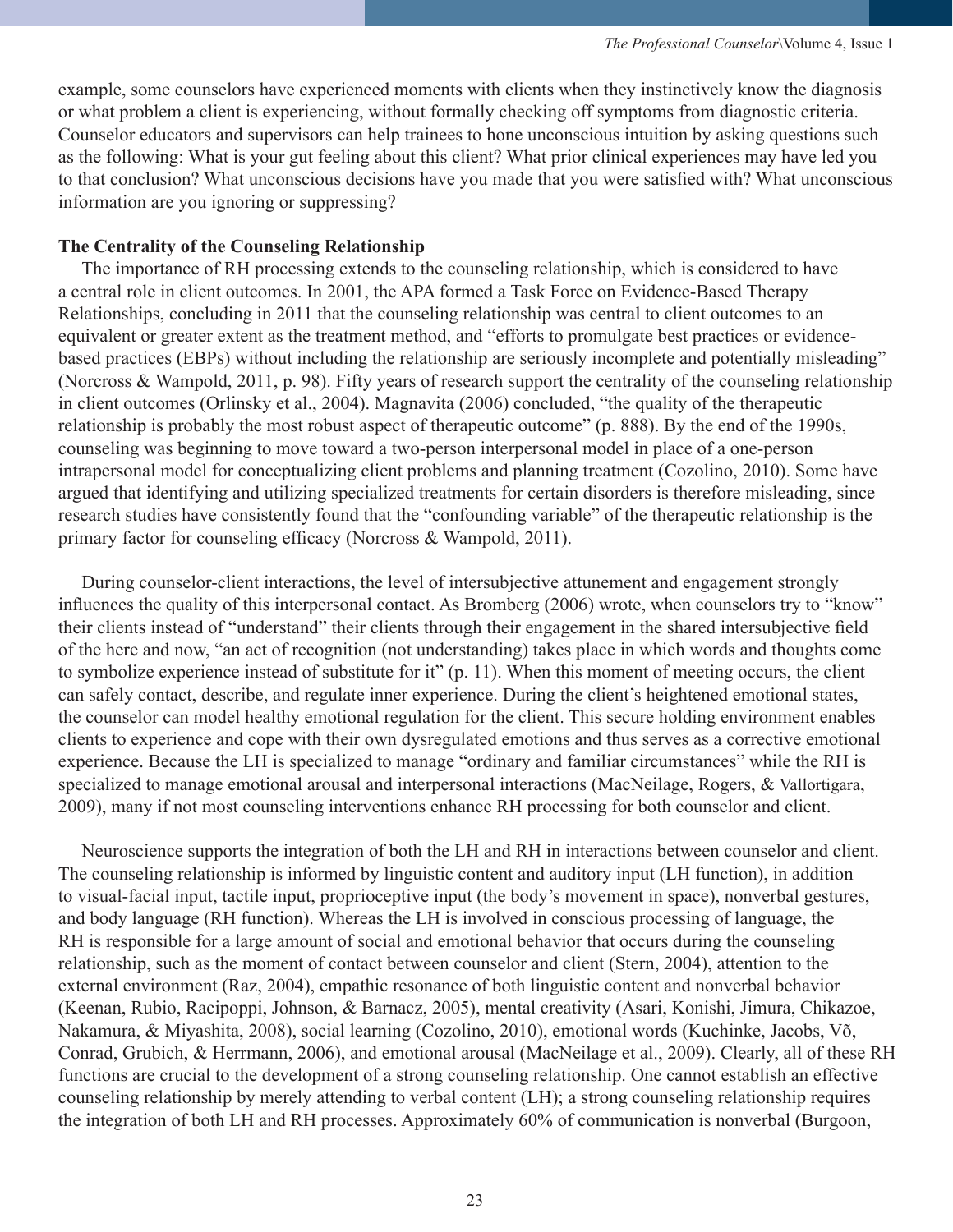1985), which is a RH function (Benowitz, Bear, Rosenthal, Mesulam, Zaidel, & Sperry, 1983). Since so much of counseling is nonverbal and unspoken, yet "known" to the counselor, the practice can be better understood as a communication cure rather than a talking cure (Schore, 2012).

## **Proposed Direction: Integration of Left- and Right-Brain Pathways**

A balance needs to be struck between the extreme polarities of creative vs. structured and repetitive approaches, individualization vs. fidelity to manuals, flexibility vs. rigidity, unconscious vs. conscious, emotions vs. cognitions, and RH vs. LH. Radical adherence to either polarity is less effective. At one polarity, fidelity to a structured, rigid, conscious, LH-activating manualized treatment would lack the flexibility and individualization necessary to establish a strong counseling relationship. At the other extreme, fidelity to a purely spontaneous, flexible, unconscious and RH-activating individualized approach would result in the impossibility of research evidence and thus be unproven. This has been a criticism of some theoretical approaches, such as psychoanalysis (Modell, 2012). Counselors can avoid rigidly following treatment manuals, *and* avoid completely spontaneous approaches that lack research evidence. According to emerging evidence from neuroscience, an integrated approach to client care seems necessary for effective counseling practice (Schore, 2012). The RH and LH seem equally important to human functioning and survival. These often function in tandem with one another. For example, both hemispheres are integral to problem solving; the RH generates solutions, while the LH decides on a single solution to best fit a problem (Cozolino, 2010).

## **Conclusion**

Counseling effectiveness requires the integration of both right- and left-brain processing. Effective counseling is determined not only by what the counselor does or says; it is determined also by the quality of the counselor's interaction with the client (Bromberg, 2006). In a two-person relational system, the interaction between counselor and client is at the core of effective counseling. The neuroscience literature suggests that hemispheric processing for both counselor and client is bidirectional. The counselor's RH-to-RH attunement to the client's subjective experience in the here-and-now encounter of the counseling room informs unconscious intuition and creativity for both counselor and client.

The counselor develops an implicit understanding of the client's inner world and generates clinical intuitions that guide the counselor's decision making. The client is provided with a RH-to-RH holding environment from which deep emotions and sectioned-off past experiences can be explored, and creativity is sparked by the need to respond to the uniqueness of the counseling environment. In cases when clients seem to benefit from interventions that target LH processing, the counselor's often intuitive and unconscious adjustment is a result of the RH-to-RH interaction between counselor and client. Integrating LH interventions may provide a helpful structure to address client problems and facilitate RH processing when the counselor and client both expect change to occur and demonstrate belief in the chosen intervention, which further strengthens the therapeutic bond (Frank & Frank, 1991).

Prior to incorporating a manualized protocol, counselors can therefore establish rapport and attend to the therapeutic alliance and counseling relationship. This attention to RH processing provides a foundation from which the structure of a LH-activating, manualized treatment can be provided, thus mitigating potential ruptures to the therapeutic relationship that occur when counselors abruptly or rigidly apply treatment manuals in a rote fashion. In this manner, both LH and RH processing is enhanced, which is crucial to successful counseling outcomes.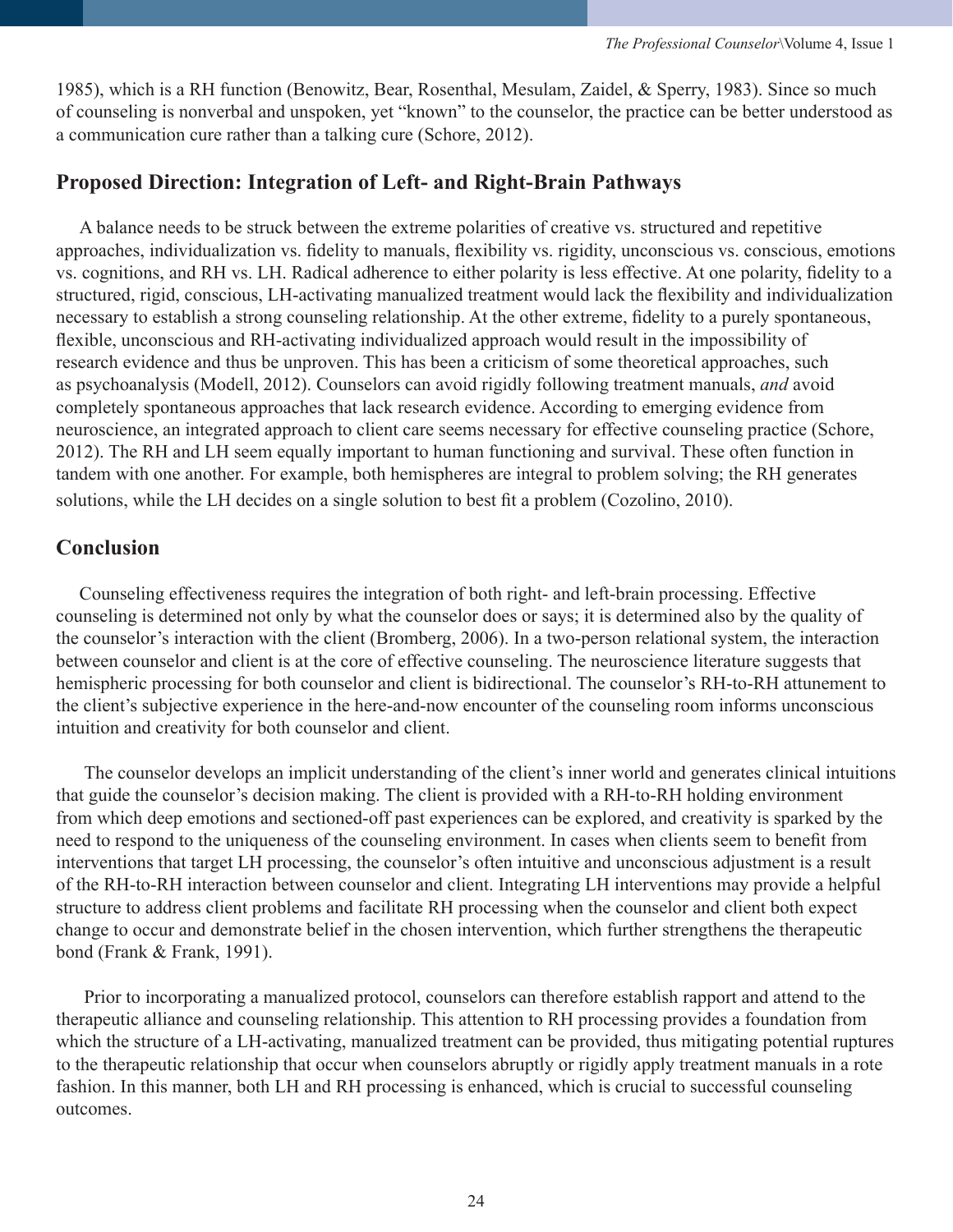Taking such an approach would integrate the left and right brain in counselor practice. By incorporating research evidence from neuroscience, counselors have a new model for research-informed counseling practice that fits the historical lineage of prizing the counseling relationship as the core ingredient in therapeutic change. While it is not easy to value both structure and spontaneity, or uniformity and individuality, achieving this balance will result in practice behaviors that are more commensurate with the counseling profession's values and identity.

#### *Conflict of Interest and Funding Disclosure*

*The author reported no conflict of interest or funding contributions for the development of this manuscript.*

# **References**

- Ackerman, S. J., & Hilsenroth, M. J. (2001). A review of therapist characteristics and techniques negatively impacting the therapeutic alliance. *Psychotherapy*, *38*, 171–185. doi:10.1037/0033-3204.38.2.171
- American Counseling Association. (2005). *ACA code of ethics*. Alexandria, VA: Author.
- American Psychological Association Presidential Task Force on Evidence-Based Practice. (2006). Evidence-based practice in psychology. *The American Psychologist*, *61*, 271–285.
- Asari, T., Konishi, S., Jimura, K., Chikazoe, J., Nakamura, N., & Miyashita, Y. (2008). Right temporopolar activation associated with unique perception. *NeuroImage*, *41*, 145–152. doi:10.1016/j.pscychresns.2010.01.002
- Carey, B. (2004, June 8). Pills or talk? If you're confused, no wonder. *The New York Times.* Retrieved from [http://www.](http://www.nytimes.com/2004/06/08/health/pills-or-talk-if-you-re-confused-no-wonder.html?pagewanted=2) [nytimes.com/2004/06/08/health/pills-or-talk-if-you-re-confused-no-wonder.html?pagewanted=2](http://www.nytimes.com/2004/06/08/health/pills-or-talk-if-you-re-confused-no-wonder.html?pagewanted=2)
- Becker, C. B., Stice, E., Shaw, H., & Woda, S. (2009). Use of empirically supported interventions for psychopathology: Can the participatory approach move us beyond the research-to-practice gap? *Behaviour Research and Therapy*, *47,* 265–274. doi:10.1016/j.brat.2009.02.007
- Benowitz, L. I., Bear, D. M., Rosenthal, R., Mesulam, M-M., Zaidel, E., & Sperry, R. W. (1983). Hemispheric specialization in nonverbal communication. *Cortex*, *19*, 5–11.
- Bernal, G., & Scharró-del-Rio, M. R. (2001). Are empirically supported treatments valid for ethnic minorities? Toward an alternative approach for treatment research. *Cultural Diversity and Ethnic Minority Psychology*, *7*, 328–342. doi:10.1037/1099-9809.7.4.328
- Bohart, A. C., & Tallman, K. (2010). Clients: The neglected common factor of psychotherapy. In B. L. Duncan, S. D. Miller, B. E. Wampold, & M. A. Hubble (Eds.), *The heart & soul of change: Delivering what works in therapy* (2nd ed.). Washington, DC: American Psychological Association.
- Bollas, C. (1987). The shadow of the object: Psychoanalysis of the unthought known. New York, NY: Columbia University Press.
- Bolte, A., & Goschke, T. (2005). On the speed of intuition: Intuitive judgments of semantic coherence under different response deadlines. *Memory & Cognition*, *33*, 1248–1255. doi:10.3758/BF03193226
- Bowlby, J. (1991, Autumn). The role of the psychotherapist's personal resources in the therapeutic situation. *Tavistock Gazette.*
- Bromberg, P. M. (2006). *Awakening the dreamer: Clinical journeys.* Mahwah, NJ: Analytic Press.
- Burgoon, J. K. (1985). Nonverbal signals. In M. L. Knapp & C. R. Miller (Eds.), *Handbook of interpersonal communication* (pp. 344–390). Thousand Oaks, CA: Sage.
- Chambless, D. L. (1999). Empirically supported treatments—What now? *Applied Preventative Psychology*, *8*, 281–284. doi:10.1016/S0962-1849(05)80043-5
- Council for Accreditation of Counseling and Related Educational Programs. *2009 Standards.* Retrieved from [http://www.](http://www.cacrep.org) [cacrep.org](http://www.cacrep.org)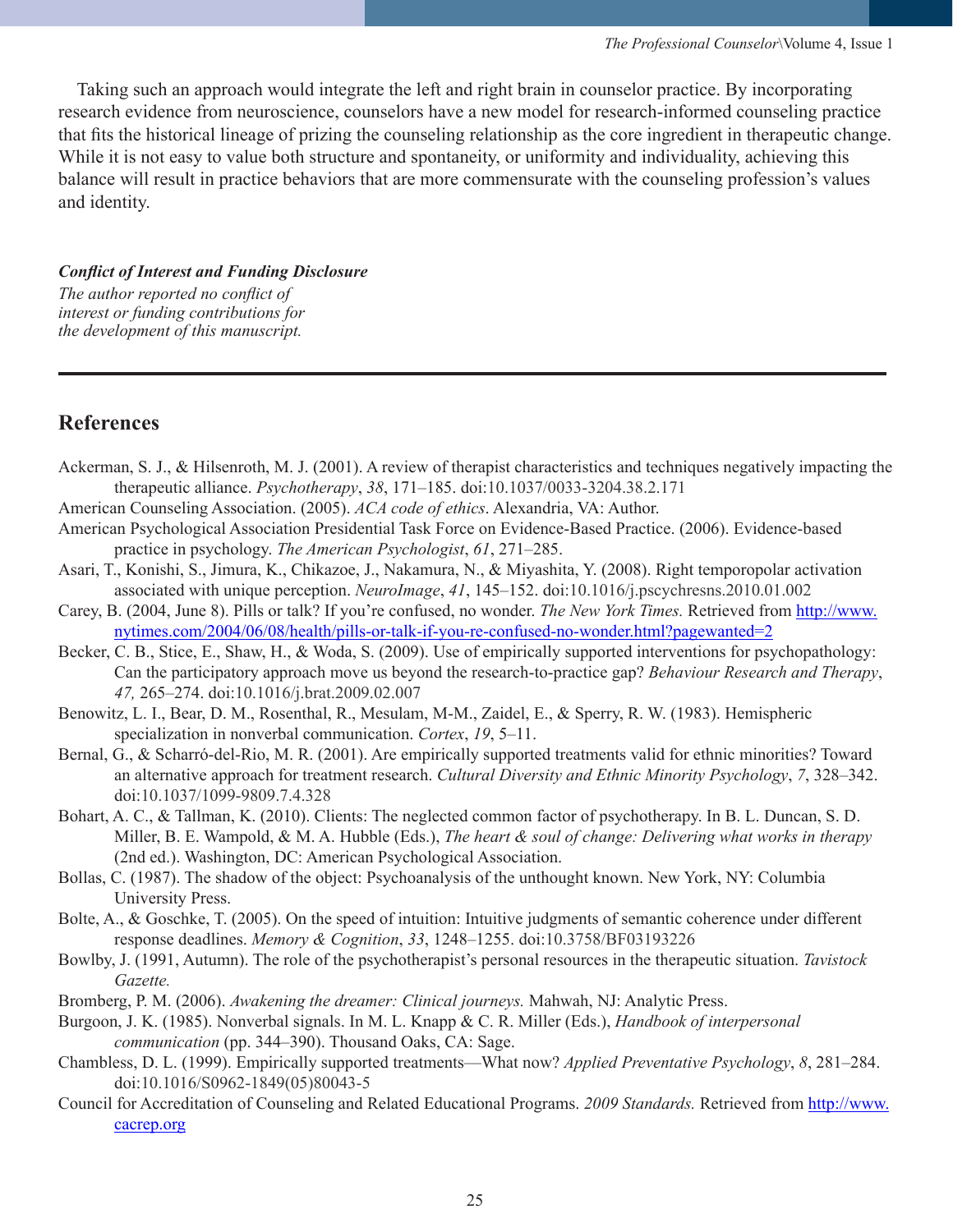Cozolino, L. (2010). The neuroscience of psychotherapy: Healing the social brain (2nd ed.). New York, NY: Norton.

- Duncan, B. L., Miller, S. D., Wampold, B. E,. & Hubble, M. A. (Eds.). (2010). *The heart and soul of change: Delivering what works in therapy* (2nd ed.). Washington, DC: American Psychological Association.
- Erford, B. T. (2012, September). Where's the beef?! *Counseling Today*, *55*(3), 5.
- Field, T. A., Farnsworth, E. B., & Nielsen, S. K. (2011). *Do counselors use evidenced-based treatments? Results from a national pilot survey.* Unpublished manuscript.
- Frank, J. D., & Frank, J. B. (1991). *Persuasion and healing: A comparative study of psychotherapy.* Baltimore, MD: Johns Hopkins Press.
- Grabner, R. H., Fink, A., & Neubauer, A. C. (2007). Brain correlates of self-related originality of ideas: Evidence from event-related power and phase-locking changes in the EEG. *Behavioral Neuroscience*, *121*, 224–230. doi:10.1037/0735-7044.121.1.224
- Institute of Medicine. (2001). *Crossing the quality chasm: The new health system for the 21st century.* Washington, DC: National Academy of Sciences.
- Keenan, J. P., Rubio, J., Racioppi, C., Johnson, A., & Barnacz, A. (2005). The right hemisphere and the dark side of consciousness. *Cortex*, *41*, 695–704. doi:10.1016/S0010-9452(08)70286-7
- Kuchinke, L., Jacobs, A. M., Võ, M. L.-H., Conrad, M., Grubich, C., & Herrmann, M. (2006). Modulation of prefrontal cortex activation by emotional words in recognition memory. *NeuroReport*, *17*, 1037–1041. doi:10.1097/01. wnr.0000221838.27879.fe
- La Roche, M. J., & Christopher, M. S. (2009). Changing paradigms from empirically supported treatment to evidencebased practice: A cultural perspective. *Professional Psychology: Research and Practice*, *40*(4), 396–402. doi:10.1037/a0015240
- Lieberman, M. D. (2000). Intuition: A social neuroscience approach. *Psychological Bulletin*, *126*, 109–137. doi: 10.1037/0033-2909.126.1.109
- MacNeilage, P. F., Rogers, L., & Vallortigara, G. (2009, June). Origins of the left and right brain. *Scientific American*, *301*, 160–167.
- Magnavita, J. J. (2006). In search of the unifying principles of psychotherapy: Conceptual, empirical, and clinical convergence. *American Psychologist*, *61*, 882–892. doi:10.1037/0003-066X.61.8.882
- McGilchrist, I. (2009). The master and his emissary. New Haven, CT: Yale University Press.
- Modell, A. H. (2012). Science confirms psychoanalytic theory: Commentary on Howard Shrevin's paper. *Psychoanalytic Review*, *99*, 511–551.
- National Board of Certified Counselors. (2000). Gracefully aging at NBCC. *The National Certified Counselor*, *17*(1), 1–2.
- Norcross, J. C., & Wampold, B. E. (2011). Evidence-based therapy relationships: Research conclusions and clinical practices. *Psychotherapy, 48*(1), 98-102. doi:10.1037/a0022161
- Orlinsky, D. E., Ronnestad, M. H., & Willutzki, U. (2004). Fifty years of psychotherapy process-outcome research: Continuity and change. In M. J. Lambert (Ed.), *Handbook of psychotherapy and behavior change* (5th ed.). New York, NY: Wiley.
- Raz, A. (2004). Anatomy of attentional networks. *Anatomical Records, 281B,* 21–36.
- Rønnestad, M. H., & Skovolt, T. M. (2003). The journey of the counselor and therapist: Research findings and perspectives on professional development. *Journal of Career Development*, *30*(1), 5–44. doi:10.1023/A:1025173508081
- Schore, A. N. (2012). *The science of the art of psychotherapy.* New York, NY: Norton.
- Siegle, G. J., Steinhauer, S. R., Friedman, E. S., Thompson, W. S., & Thase, M. E. (2011). Remission prognosis for cognitive therapy for recurrent depression using the pupil: Utility and neural correlates. *Biological Psychiatry*, *69*, 726–733.
- Stern, D. N. (2004). *The present moment in psychotherapy and everyday life*. New York: Norton.
- Stoltenberg, C. D., McNeill, B. W., & Delworth, U. (1998). *IDM: An integrated developmental model for supervising counselors and therapists.* San Francisco, CA: Jossey-Bass.
- Task Force on Promotion and Dissemination of Psychological Procedures. (1995). Training in and dissemination of empirically supported treatments: Report and recommendations. *Clinical Psychologist*, *48*(1), 2–23.
- Volz, K. G., & von Cramon, D. Y. (2008). Cortical regions activated by the subjective sense of perceptual coherence of environmental sounds: A proposal for the neuroscience of intuition. *Cognitive Affective & Behavioral Neuroscience*, *18*, 2077–2087. doi:10.3758/CABN.8.3.318